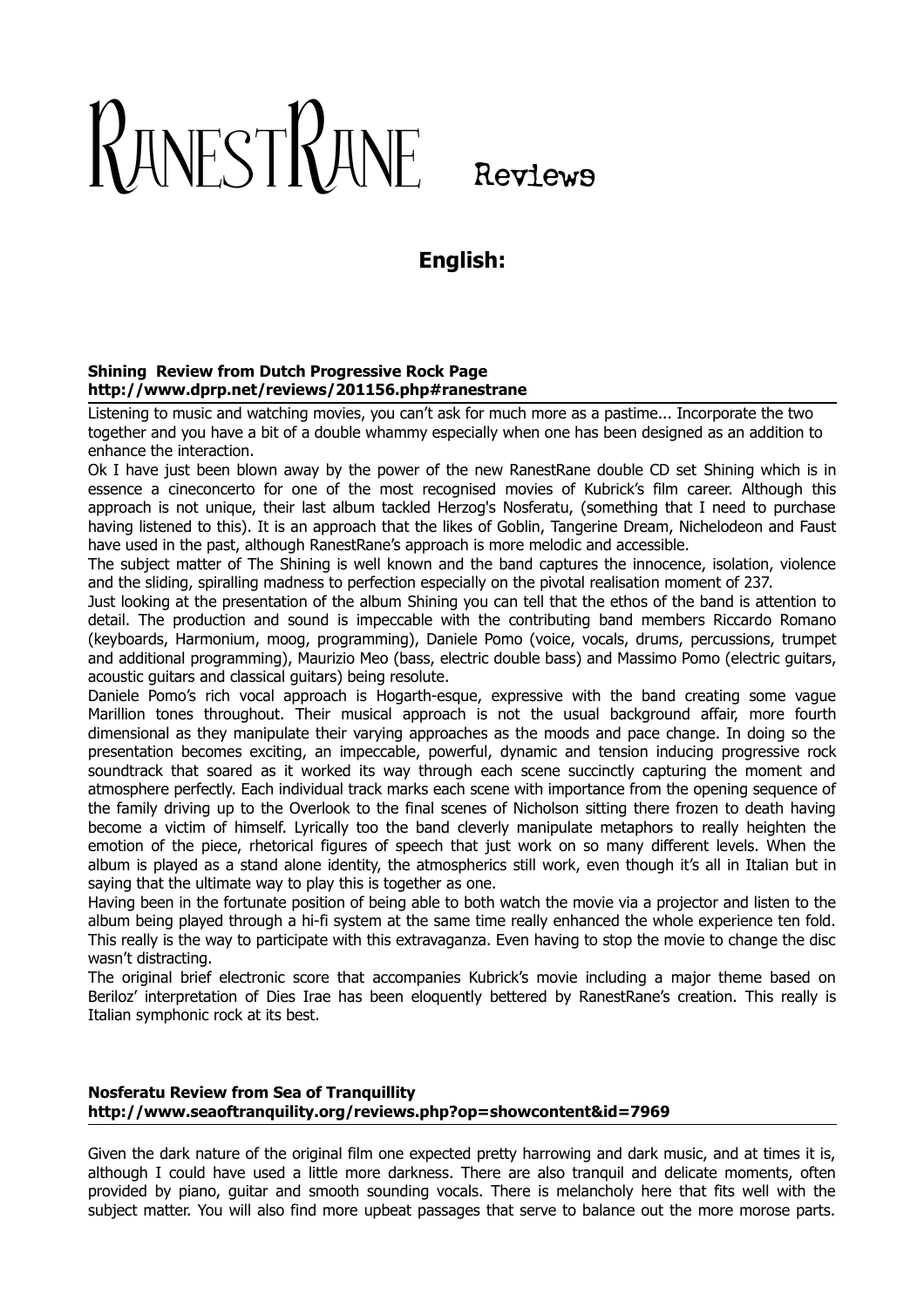The disc is filled with interesting soundscapes and the music is well played and executed, with very good musicianship by all band members. Pomo's vocals are in Italian and he has a good command of his voice which is quite pleasing on the ears. With a project such as this one, it would have been more rewarding had I been able to understand the words, as this is such an integral part of a venture like this. Throughout the disc there are spoken word segments to propel the story along. That being said, there are many nice melodies to be found, and the keyboard work by Romano is very good as well as some well placed guitar solos by Massimo Pomo. The percussion and drum work is also well executed, I especially like Pomo's tone. There are a total of twenty-eight songs spread over both discs and in true rock opera fashion the songs flow together nicely giving the disc a cohesiveness as a whole.

Highlights of disc 1 include the enchanting "Il sogno di Lucy" complete with entrancing sound effects, wistful synths and empassioned vocals, conveying a dreamy effect only to be broken by a piercing scream and the majestic prog of "La locanda nel villaggio degli zingari" with its moving melody and soaring vocals. The tranquil "La montagna" boasts lovely piano and voice as the darkness slowly creeps in, creating a veneer of foreboding that effectively gets the point across. The sweeping prog of "Che giorno maledetto" with it's emotional lead guitar is probably my personal favourite.

Perhaps a little less dark, disc 2 offers more of the same, not venturing very far from the musical themes developed in the first CD, but nonetheless still nice to listen to. Personal favorites include the heavily orchestrated "La nave" with soaring backing vocals and nice guitar parts and the lush sounding "Ritorna", a pure symphonic delight. Also check out the superb drumming in "La morte di Mina", and the dramatic build up of synths and guitar in "Il ritrovamento". The continuing theme in "Via da Wismar" bears a slight resemblance to Everon, especially in the way the orchestration builds up the piece.

This album was a real grower for me as it did not come immediately. This is an intricate piece of music with an underlying subtle beauty that took a while for me to realize. Recommended for symphonic progressive rock fans everywhere and of course those who appreciate a good rock opera.

### **From Progarchives http://www.progarchives.com/artist.asp?id=3765**

### **Shining Review by andrea Prog Reviewer**

(…) "I'm an engine rediscovering the limits... I'm rediscovering the effort, and the bruises...". The lyrics depict a damned diary of insanity, a mind that gives in under the weight of the snow, drinking the waters of oblivion... The melodic sung parts alternate with evocative instrumental passages and some excerpts from the dialogues of the film with a very good result. The music is more aggressive than in the band's debut work and sometimes tension hangs over you like a cloud full of black rain, pregnant, ready to burst. But in other moments the music becomes soft and sweet and mellow, following you down into a deeper sleep where thought ceases and the faces that come in dreams go unremembered... "You'll savor the waters of oblivion! / Hedges and corridors, bright red all around...".

Well, I like very much both the novel and the film. In my opinion the musical and lyrical interpretation of RanestRane is quite good as well... The packaging is excellent too and the art cover reproduces a painting by Zdzislaw Beksinski that perfectly fits the mood of this work.

### **Nosferatu Review by Finnforest Special Collaborator Honorary Collaborator/RPI Specialist**

(…) The music can be described as a melodic-symphonic progressive rock with clear influence of 90s neoprog, particularly Marillion. But certainly fans of popular groups like Willowglass, Pendragon and Arena et al are going to wish to hear RanestRane. My first impression of the band was that they reminded me a bit of Brave-era Marillion in their blend of keyboard textures and soaring electric guitar leads, in the pacing of the tracks and the drumming style, even in the "feel" of the vocals. The album is often vocal oriented although there are some instrumental sections. The story is punctuated by the inclusion of dialogue clips (narration) which were effective in setting mood without being so frequent as to destroy the musical flow. The musicians are highly proficient and have really done a stellar job arranging and performing what must have been a fairly complicated process, almost soundtrack work. It must be pointed out however that the music here does not exist as soundtrack but is completely engaging as a recording.

Musically things move from one mostly gentle soundscape to the next with a fairly languid pace. Lovely piano playing which sometimes lulls you to a dreamy state, pleasing vocals, hypnotic beats and orchestrations. Guitarist Massimo Pomo has the classic lazy Gilmour/Rothery/Barrett feel of holding long, peaceful, sunset filled notes on the one hand, while using a clean jangly strum or minimalist patterns on the other. Whatever they need to set the mood appears at the ready, from those guitars to Riccardo Romano's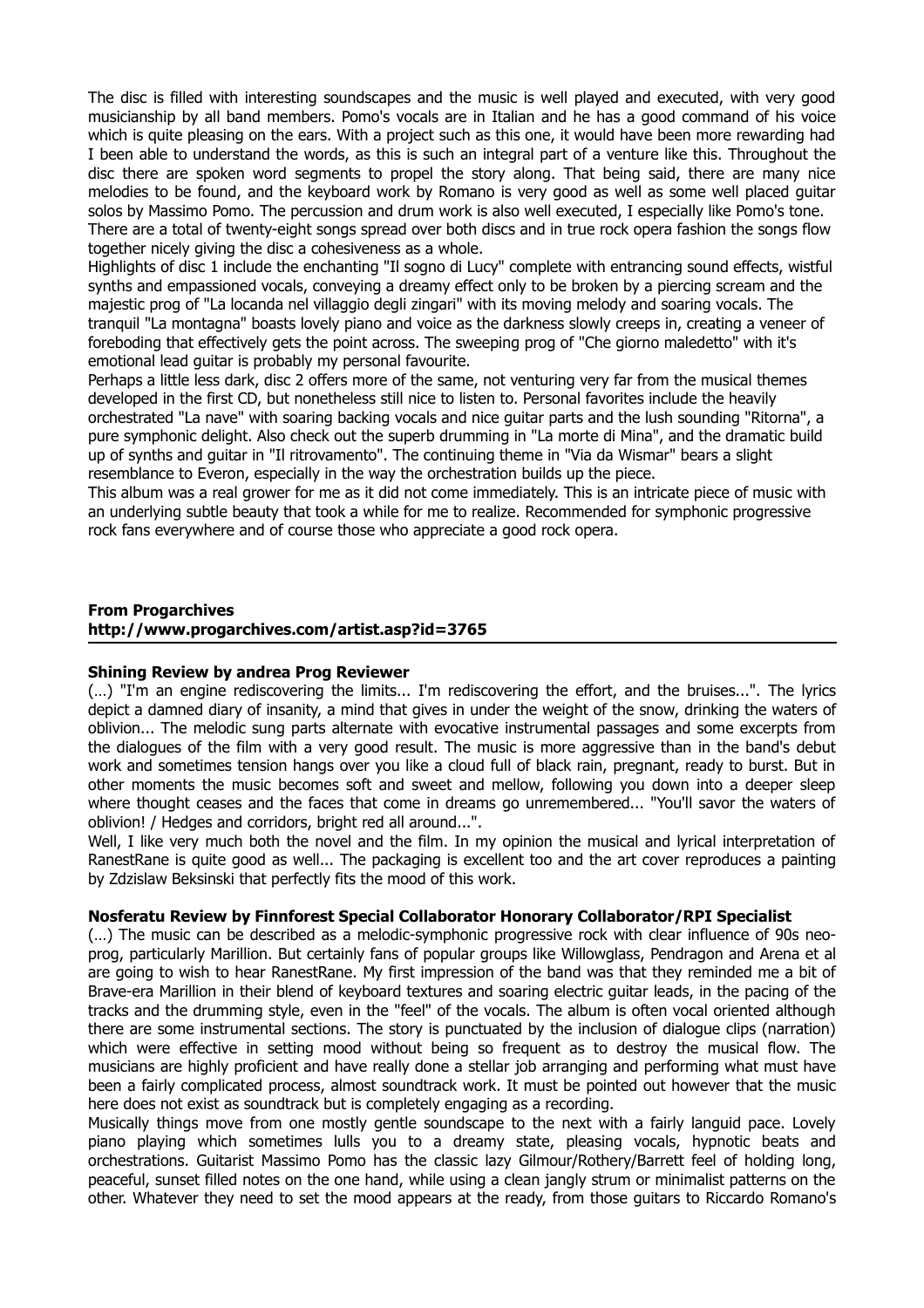piano or Matteo Gennari on bass. Singer Daniele Pomo does not sound like Hogarth exactly, but purely speculating, I bet he's a fan. He carries the duties of this long album with the emotional "control of ceremonies" that Hogarth has over an album like Brave. He is comfortable with every musical scene, always hitting the right amount of involvement and never overplaying the music. I believe some may complain that the music never breaks free from a kind of professional reserve but they likely started typing too soon. This album lingers and sinks its teeth into your neck slowly, teasing you first with a few restless nights of unsettled sleep. Even without watching the film that inspires it, or understanding the language, I feel at the end exactly as I should. Like I've been spun a fine tale! But the caveat is that this is not an instant adrenalin payoff but music for those who love to kick back patiently and let a narcotic breeze of progressive rock smooth you out. It's a successful and very enjoyable project.

Interesting that for a project one is expecting to be "dark" there isn't much darkness or fright to the sound. There is some desolation and melancholy but even this comes off as beautiful while much of the rest of the music struck me as being quite uplifting. There is no darkness here of the Jacula/Antonius Rex variety which is what pops into my head when I think about dark or horror-based prog. Then again I'm not exactly familiar with the story of Nosferatu, perhaps overt shock and darkness are not what this horror story requires. Perhaps this story is more about unease and sadness than about fright. I'll give them the benefit of the doubt on that one, but the point is not to expect any shock-prog from the music if that's your thing. On the other hand they are masterful at creating a coldly unsettled vibe in "Alla ricera del Conte" which is almost a new age-psych infused instrumental and certainly conjures images like the album cover. There are moments where visuals are conjured of walking a frozen field at night with rolling fog and ethereal moonlight peering down. An anxious walk with dread in the palms of your hands. But the music always returns to something uplifting to me. The climactic "Il ritrovamento" is glorious!

The two-disk set is packaged in a standard single jewel case with gorgeous cover art and a lyric booklet (in Italian.) If you are a fan of beautiful music with a somewhat distant, moody feel and relaxed pace, RanestRane is for you.

### **Nosferatu Review from Progvisions http://progvisions.nl/reviews\_uk/ran\_nos\_uk.htm**

First of all I must make the remark that I'm happy that the band decided to sing in their own language and has chosen the Italian soundtrack. This gives the music a better atmosphere.

I won't review this album track by track but instead will try to describe the atmosphere of the music. Daniele Pomo brings the lyrics with a lot of passion. He plays an important role in this rock-opera. The music is typical Italian, you can feel the passion and emotion. I love the use of the excerpts of the original soundtrack (Italian version) of the movie. It is completely integrated into the music ... well done. You can hear a lot of delicate vocal lines, tasteful guitar and keyboard parts on this album. The music has often a mellow character and you can find wonderful melodies on this album. (...)

"Nosferatu Il Vampiro" is a very strong album. Not only an album for cinema lovers but also for the lovers of Italian progressive rock. You can find some wonderful melodies on this album. The used fragments of the original soundtrack are fully integrated into the music. This album frequently resides in my CD player. The album grows every spin. This year the band released their second rock-opera. A tribute to Stanley Kubrick's masterpiece "The Shining" (1980), a film with leads for Jack Nicholson and Shelley Duvall. So maybe RanestRane's story on progVisions will be continued. The high quality of their debut album "Nosferatu Il Vampiro" has surprised me!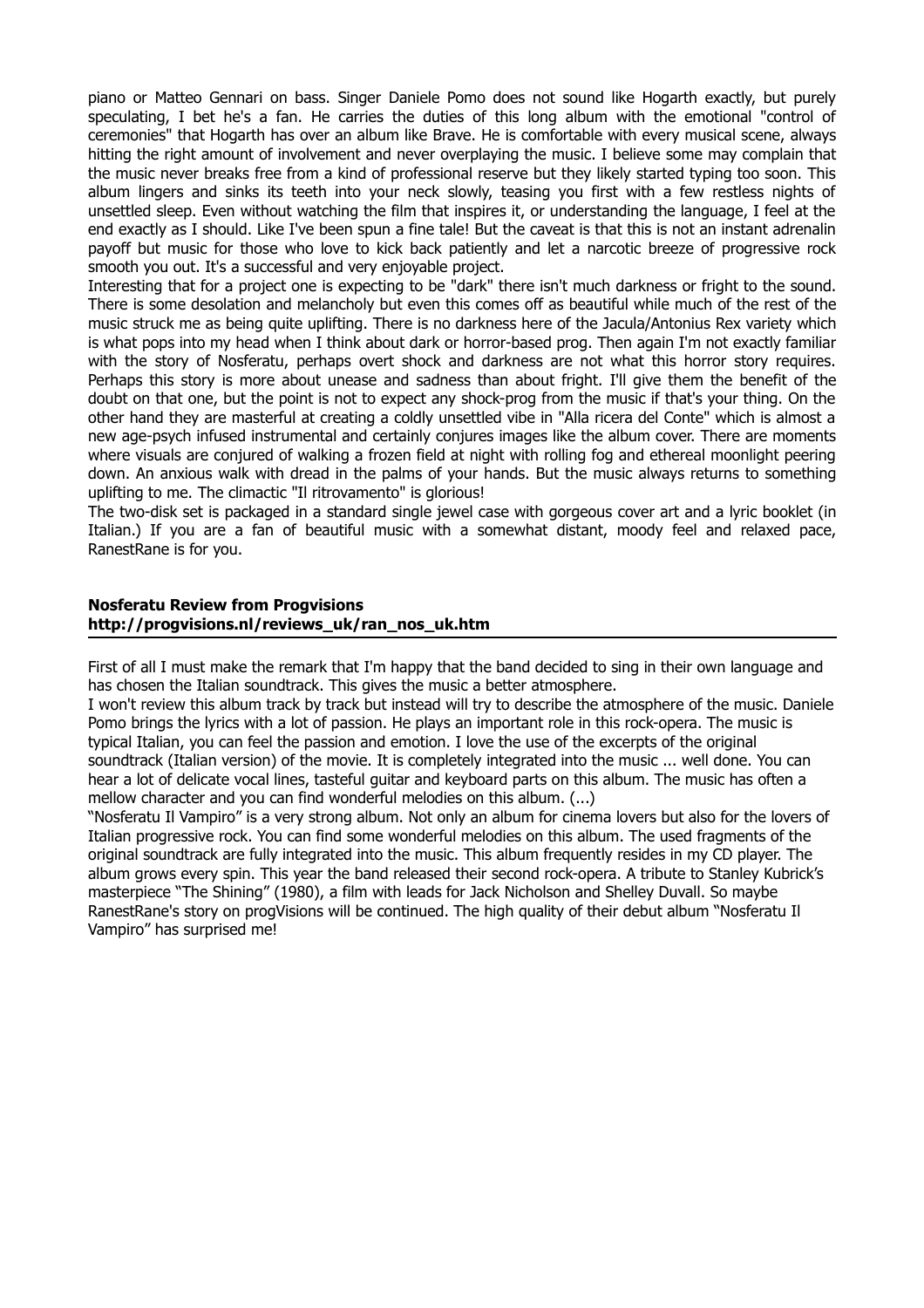## **German**

### **Nosferatu Review From Progressive Newsletter no. 67**

### Stil: Sinfonischer Progressive Rock / Sinfonic Rock RanestRane - Nosferatu il vampiro (50:38 + 46:41, Privatpressung, 2009)



Mit Goblin hat man Italien ein deradezu übermächtiges Vorbild, was die Vertonung von Horror Soundtracks betrifft. RanestrRane wagen sich nun ins gleiche Terrain vor. Sie haben den Horror Klassiker "Nosferatu", in der Version von Werner Herzog mit Klaus Kinski in einer sei-

ner grandiosesten schauspielerischen Leistungen, neu vertont. Begleitet von Ausschnitten der italienischen Synchronisation, wird hier in bester sinfonischer Italo Prog / Rock Tradition mit südländischer Melancholie, die traurige Geschichte des Blutsaugers neu erzählt.

RanestRane setzten dabei vor allem auf die sinfonische Kraft und einen etwas traurigen Unterton, verzichten dabei aber leider auf markerschütternde, bedrohliche Töne, womit dieser neu gestaltete Soundtrack zwar musikalisch überzeugt, aber doch in letzter Konsequenz nicht ganz zu den gruseligen Momenten des Originals passt. Vergleicht man den Ansatz z.B. mit der vor einigen Jahren veröffentlichten Rock Oper "Dracula" von P.F.M., so sind dort wesentlich mehr Dramatik und der der Thematik angepasste Spannungsmomente zu finden. Das soll nun nicht heißen, dass "Nosferatu il vampiro" ein Album voll fröhlicher Momente ist, nur fehlt es an echter fassbarer Bedrohung, Gänsehaut erzeugenden Momenten.

Zwar gibt es aufgrund der umfangreichen Laufzeit des Albums und ohne die Begleitung des Originalfilms auch einige Längen zu überstehen. Doch die Musik für sich alleine betrachtet ist eine gute Mischung aus sinfonischem Progressive Rock und Rockmusik italienischer Prägung mit Tiefgang. RanestRane spielen gekonnt auf der Klaviatur der Emotionen, haben diese typische schleichende Dynamik und den schmachtenden Pathos, den in dieser Art einfach nur Bands aus Italien mit wirklicher Überzeugung und ohne Peinlichkeiten beherrschen. KS (KS 10) 二